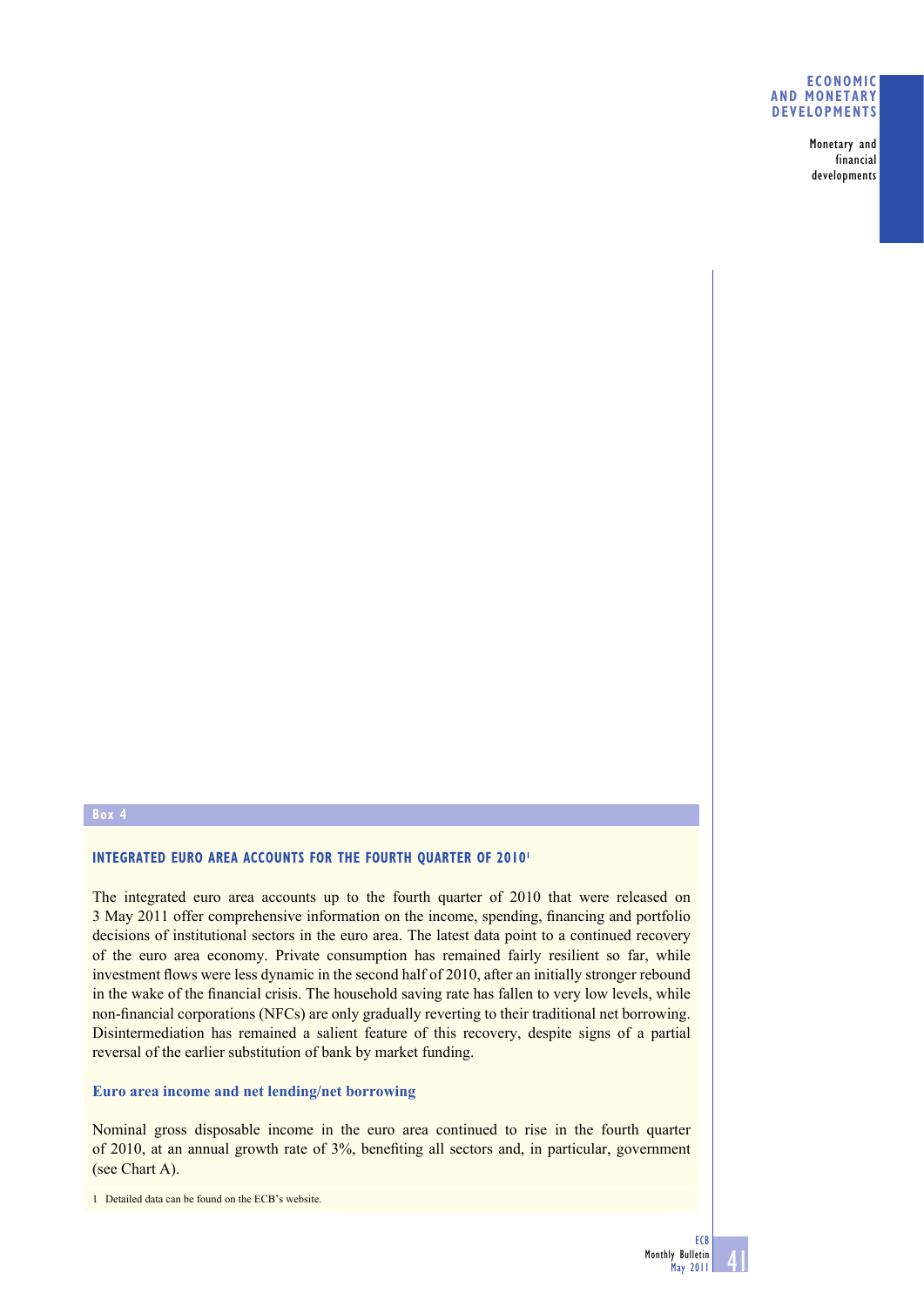

Euro area saving increased significantly, year on year, on the back of an expansion in euro area income that was faster than that in total consumption (marked by noticeably lower government consumption growth), with government saving contributing the most, while household savings continued to decline. Gross capital formation continued to expand, year on year – helped by slower destocking – despite some moderation towards the end of the year.

With an increase in euro area saving commensurate to that of total investment, the net borrowing of the euro area stabilised (at 0.8% of GDP, expressed as a four-quarter sum). From a sectoral point of view, this stabilisation reflects some further rebalancing between sectors, with another reduction in government net borrowing (the government deficit fell to 6% of GDP in 2010) and a further decline in households' net lending, while the net lending position of NFCs turned into a small net borrowing position.<sup>2</sup> (see Chart B).

The mirror image of these developments can be seen in the external accounts, which showed a stable current account deficit. On the financing side, cross-border transactions expanded, with the episode of rapidly contracting interbank deposits (between euro area MFIs and foreign banks) coming to an end.

## **Behaviour of institutional sectors**

*Households*' nominal income growth (+1.8%, year on year) was driven mainly by rising salaries and high property income earned in the fourth quarter of 2010, while income streams originating from government (e.g., net social transfers and tax payments) generally contributed

<sup>2</sup> The net lending/net borrowing of a sector is the balance of its capital account, which measures the excess of saving and net capital transfers received over capital investments (net lending), or vice versa (net borrowing). It is also the balance of the financial accounts, which measure the difference between transactions in financial assets and transactions in liabilities.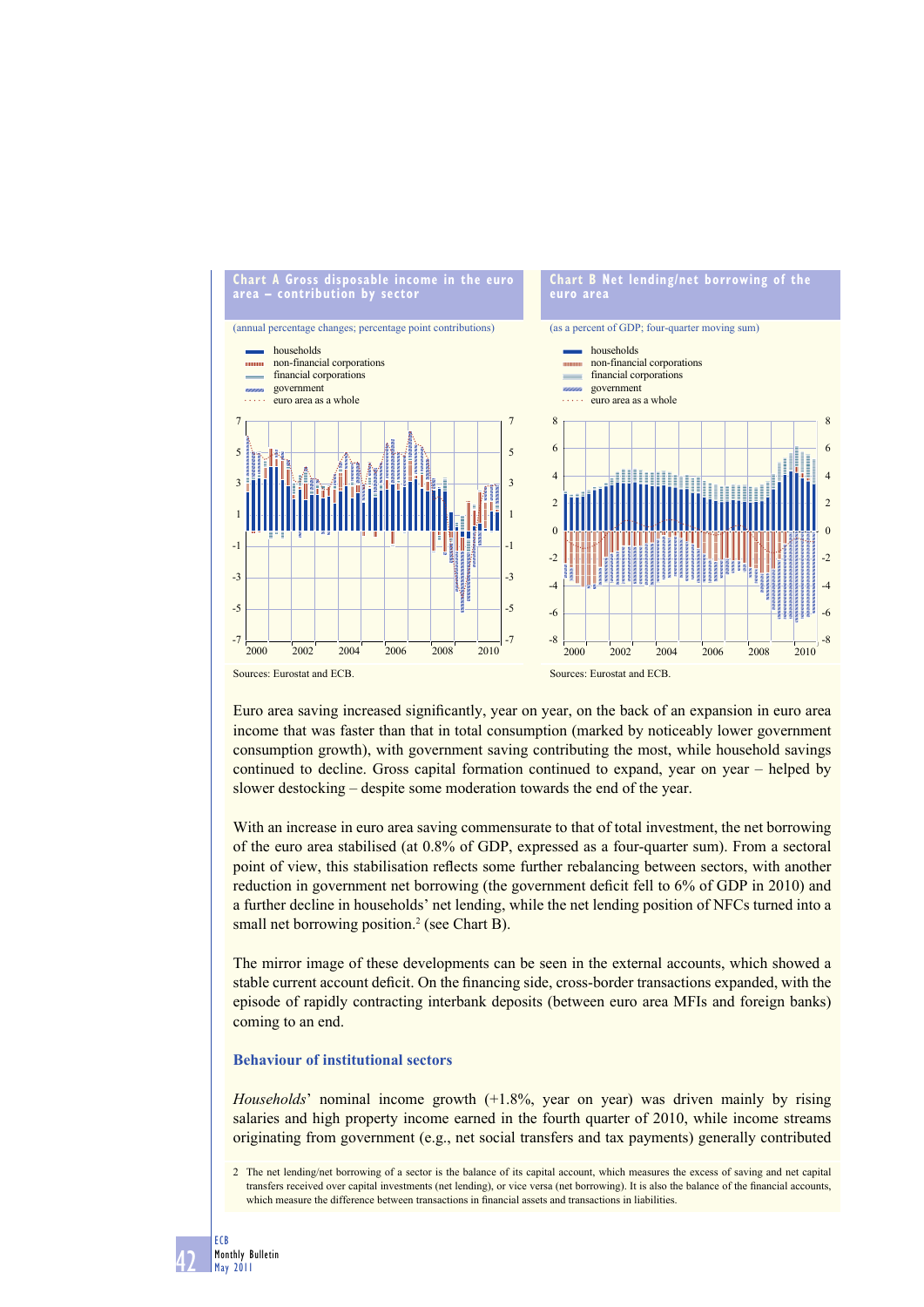#### **ECONOMIC AND MONETARY DEVELOPMENTS**

Monetary and financial developments



negatively. Whereas household income continued to contract in real terms, on the back of high commodity prices, private consumption remained fairly resilient, as households chose to draw on precautionary savings (unlike the situation in the previous episode of commodity price shocks in 2008). Accordingly, their savings ratio declined to 13.4% on a seasonally adjusted basis, close to the lowest level recorded over the past decade, in a context of improving employment outlook, increasing household wealth and a rebound in some housing markets (see Chart C). With subdued investment, households' net lending fell markedly, and the growth of loans taken out remained at moderate levels. On the assets side, the pattern of portfolio allocation continued to reflect a search for yield and an increasing risk appetite, with very small flows into the low-yielding instruments included in M3 for several quarters (see Chart D).

The gross operating surplus of *NFCs* continued to recover on the back of solid value added growth and despite a notably faster increase in compensation of employees. However, the dynamic development of direct taxes paid and dividends distributed, as well as lower interest earned, caused NFC saving to be less dynamic (and to contract somewhat, quarter on quarter, albeit from a very high level). The net lending position of NFCs thus returned to a net borrowing position, despite subdued NFC investment (see Chart B). The growth rate of NFCs' external financing increased slightly, with still visible substitution effects, despite a certain slowdown in market financing (debt securities and quoted shares:  $+$ €26 billion in the second half of 2010) and less pronounced net redemptions in MFI loans than before (-€8 billion in the second half of 2010) (see Chart E). The ongoing deceleration of growth in market funding may partly reflect a certain normalisation in credit markets. At the same time, intrasector funding (trade credits, loans granted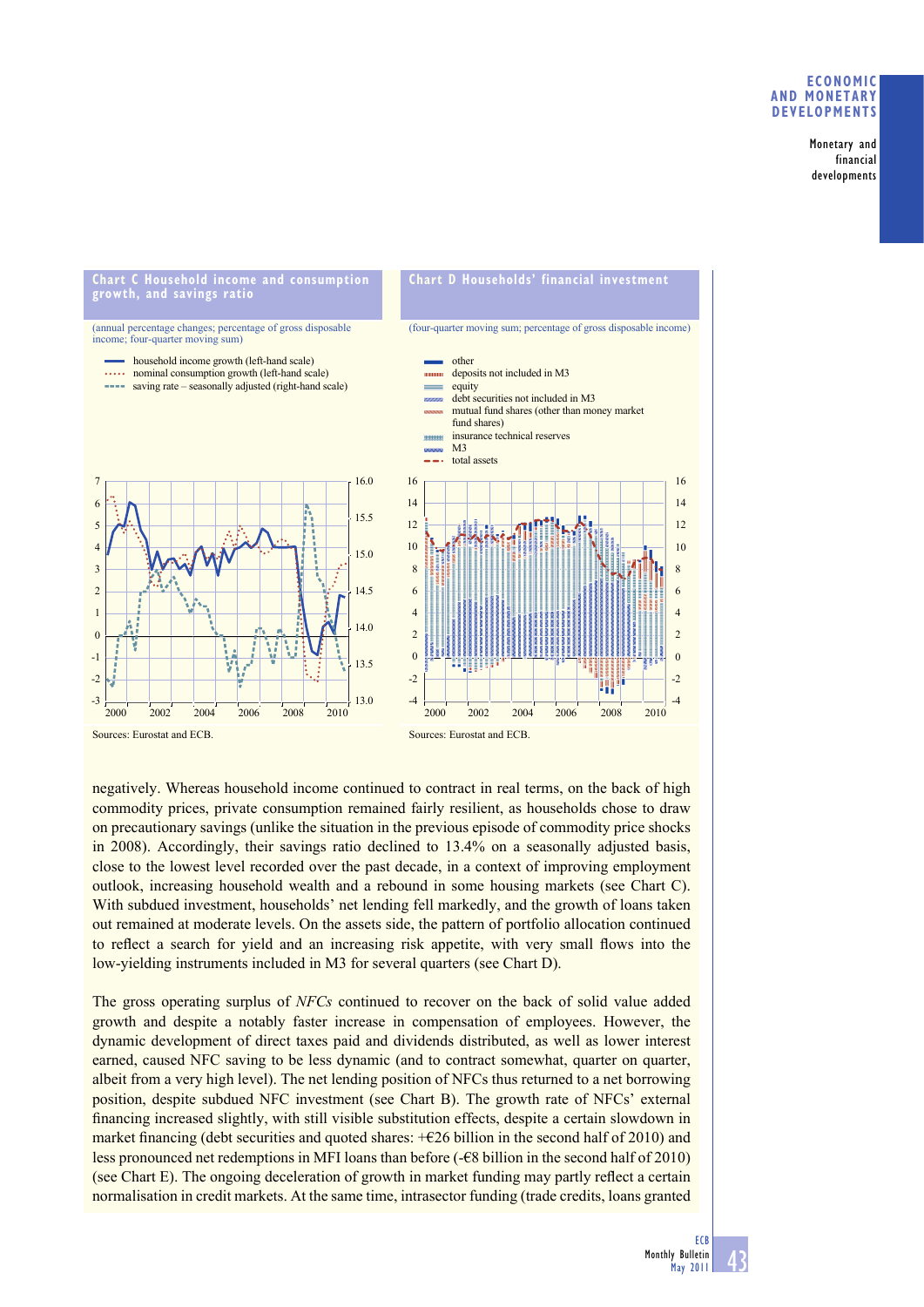

Source: Eurostat and ECB.

Sources: Eurostat and ECB.

by NFCs, unquoted shares) still expanded rapidly, suggesting that customer-supplier relationships continued to play a buffering role, as some companies may still be credit-constrained. After the bankruptcy of Lehman Brothers, trade credit had contracted noticeably less than value added, mitigating the lack of bank credit (notably for small and medium-sized enterprises) and/or poor market access. During that period of funding stress, loans granted by NFCs (mostly intragroup funding) had even accelerated (see Chart F). In addition, NFCs increased their liquidity buffers substantially further (deposits but also debt securities) and stepped up their purchases of quoted equity.

*General government* accounts improved further (from a peak deficit of 6.7% in the first quarter of 2010), reflecting the economic recovery as well as the impact of consolidation measures. Taxes and social contributions grew year on year, while compensation of government employees contracted on a year-on-year basis, for the first time on record, and social benefits and interest expenditure growth remained contained. Debt issuance increased noticeably, in parallel with a sharp build-up of financial assets, primarily on account of the operation of a specific German bad bank. The defeasance structure set up for this operation in the fourth quarter of 2010 to carry the impaired assets is classified, in line with the rules of the ESA 95, as belonging to the government sector and is seen to have incurred large liabilities to fund the acquisition of the impaired assets.

The sharp increase in *financial corporations'* disposable income resulted mainly from the fact that dividends earned were higher than dividends paid, while both their value added and

Note: For presentational purposes, some transactions in assets are netted from financing, as they are predominantly internal to the sector (loans granted by non-financial corporations, unquoted shares, other accounts receivable/payable).

Note: trade credit receivable and payable are estimated by the ECB on the basis of partial information.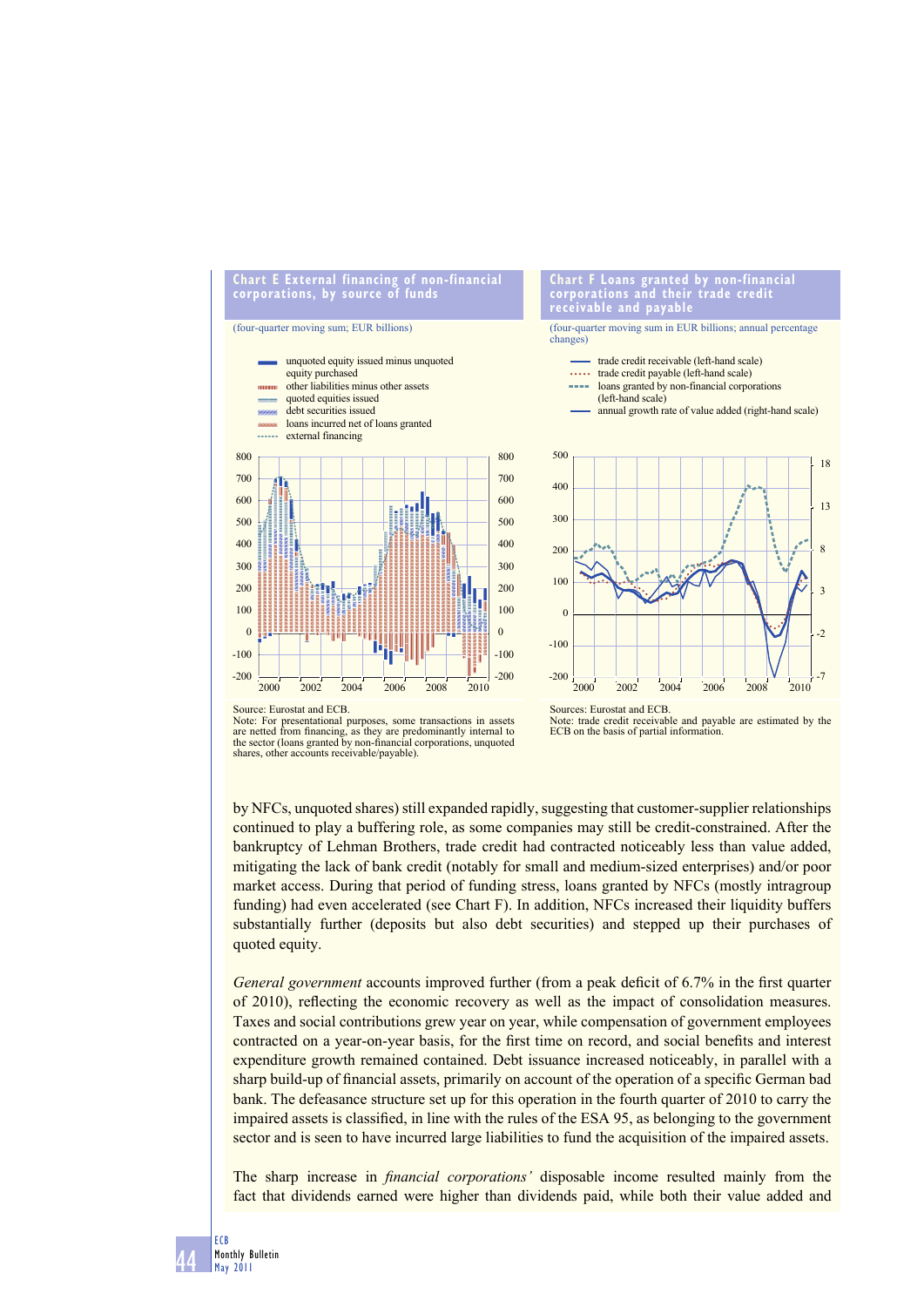#### **ECONOMIC AND MONETARY DEVELOPMENTS**

Monetary and financial developments

their gross operating surplus contracted year on year. Sizeable net retained earnings  $(E165)$  billion, including net capital transfers, in 2010), together with holding gains on equity, compensated for valuation losses on debt securities held (stemming from a steepening yield curve and turmoil in some government debt markets) and on instruments denominated in US dollars (see Chart G). In a context of deleveraging pressures, additions to financial corporations' balance sheets (excluding interbank deposits) remained subdued, amounting to, on average,  $\epsilon$ 200 billion per quarter, compared with up to  $\epsilon$ 1.2 trillion during the preceding leverage boom. At the same time, the previous shift towards safer assets started to reverse. However, the pattern of pronounced financial disintermediation that emerged after the bankruptcy of Lehman Brothers has only partially receded so far: households' portfolio allocations still favour non-monetary assets and  $NFCs'$  external financing continues to draw heavily on inter-company funding and on still dynamic (although slowing) market funding.

# **Financial markets**

On the debt securities market, the government sector stepped up its issuance, while NFCs reduced their recourse to the debt securities market and MFIs continued their significant net redemptions of such liabilities. Non-monetary financial intermediaries other than insurance corporations and pension funds (generally referred to as "OFIs"), insurers and NFCs added to their portfolios of debt securities held, while households and MFIs sold such assets. The rest of the world did not revert to the role of a significant net buyer it had played from mid-2008 to mid-2010. On the mutual funds market, issuance of non-money market mutual fund shares continued at elevated levels (in contrast to heavy redemptions in money market mutual fund shares), reflecting households' appetite for riskier and longer-term assets. On the market for quoted shares, net issuance moderated somewhat for both MFIs

#### **Chart G Holding gains and losses in financial corporations' assets**



Sources: Eurostat and ECB.

Note: Total refers to "other economic flows", which mainly relate to (realised or unrealised) holding gains and losses (including loan write-offs).

## **Chart H Change in net worth of households**

(four-quarter moving sum; percentage of gross disposable income)

other flows in non-financial assets 1) other flows in financial assets and liabilities<sup>2)</sup> mond change in net worth due to net saving 3) change in net worth



Sources: Eurostat and ECB.

Note: Data on non-financial assets are estimates by the ECB. 1) Mainly holding gains and losses on real estate and land. 2) Mainly holding gains and losses on shares and other equity. 3) This item comprises: net saving, net capital transfers received, and the discrepancy between the non-financial and the financial accounts.